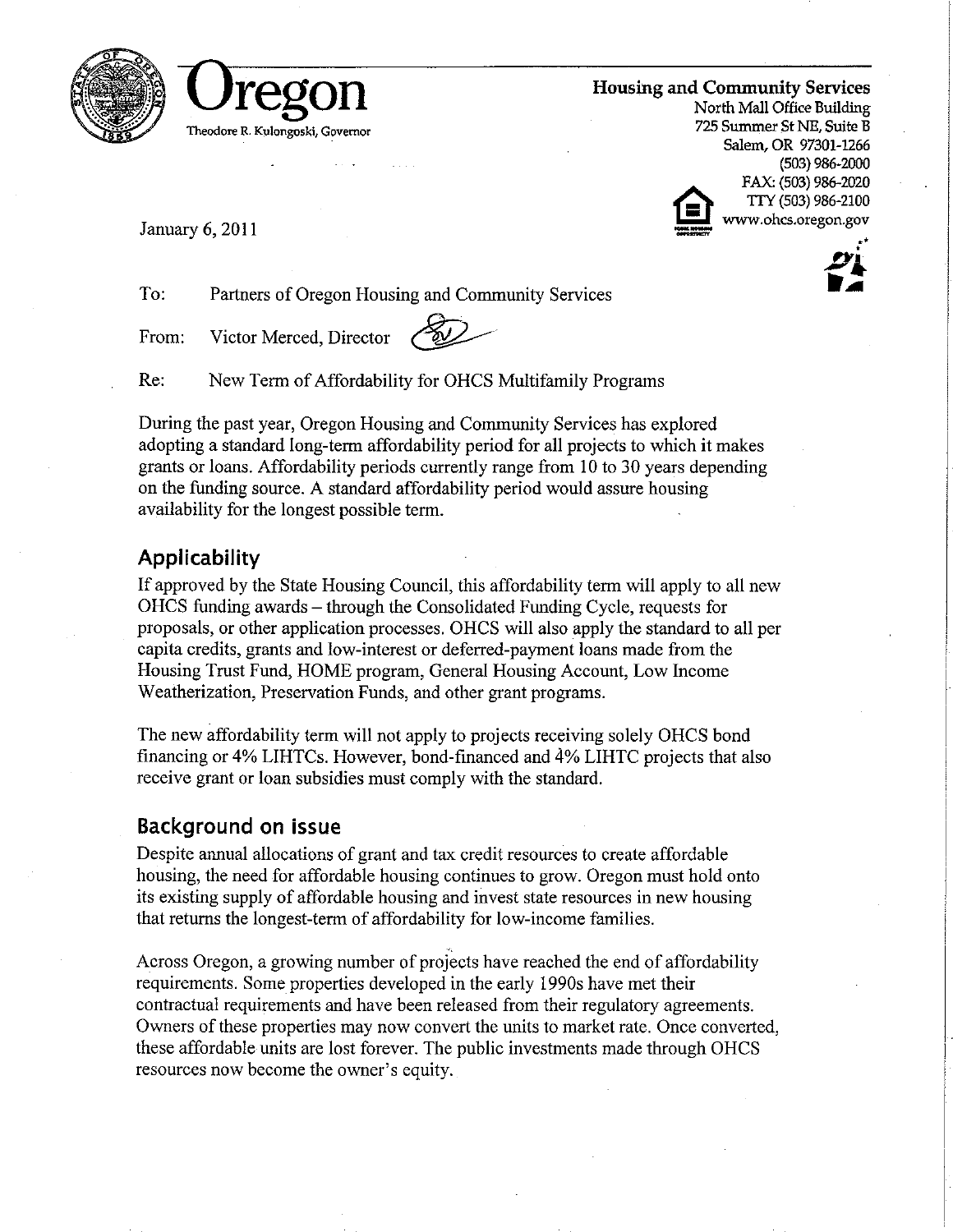#### Preventing the loss of federal subsidies

In addition, since 2005 housing partners in Oregon have been working to prevent the expiration of Section 8 project-based assistance contracts which ensure that Oregon's very lowest income populations have a place to live. Millions of dollars have been invested and will continue to be invested over the next four years to retain this subsidy. By establishing a longer-term affordability requirement for these properties, Oregon can slow the rate at which it loses existing affordable housing and free more resources to address the growing housing needs.

In order to prevent the continual loss of affordable housing, opt-outs by owners and protect the housing needs of lower-income tenants, OHCS proposes to increase the length of time owners must comply with rent and income restrictions on subsidized properties.

### Other affordability term models

In developing its proposed policy on long-term use, OHCS looked at steps taken by other resource providers. Action has been taken by other states and localities to retain affordable housing for longer terms than required by federal or state regulations. The Low Income Housing Tax Credit (LIHTC) program is considered the benchmark or standard of affordable housing programs. The LIHTC industry has developed best practices that have been accepted by most housing finance agencies. OHCS researched the qualified allocation plans of several state housing finance agencies to see if any states require affordability terms longer than the 30-year minimum, or provide incentive points to applicants that extend their compliance term beyond 30 years. Our research shows that most of the states surveyed encourage sponsors to commit to more than 30 years of affordability. The period of affordability ranged from 35 to 50 years.

The City of Portland adopted an ordinance that imposes a 60-year affordability period on all rental housing developments created or preserved with city subsidy.

Please refer to the enclosed spreadsheet that summarizes affordability requirements by various states and localities.

# OHCS proposed term of affordability

After a review of the practices in other states, OHCS is proposing a standard term of affordability for all new projects receiving OHCS subsidies, as follows:

Owners receiving OHCS per capita credits, grants or loans (excluding projects receiving solely bond financing or 4% LIHTCs) will be required to maintain the property as affordable for 60 years. Property owners will have the opportunity to buy out of the affordability at years 40 or 50. To encourage the owner to keep the property affordable, the balance will reduce over time.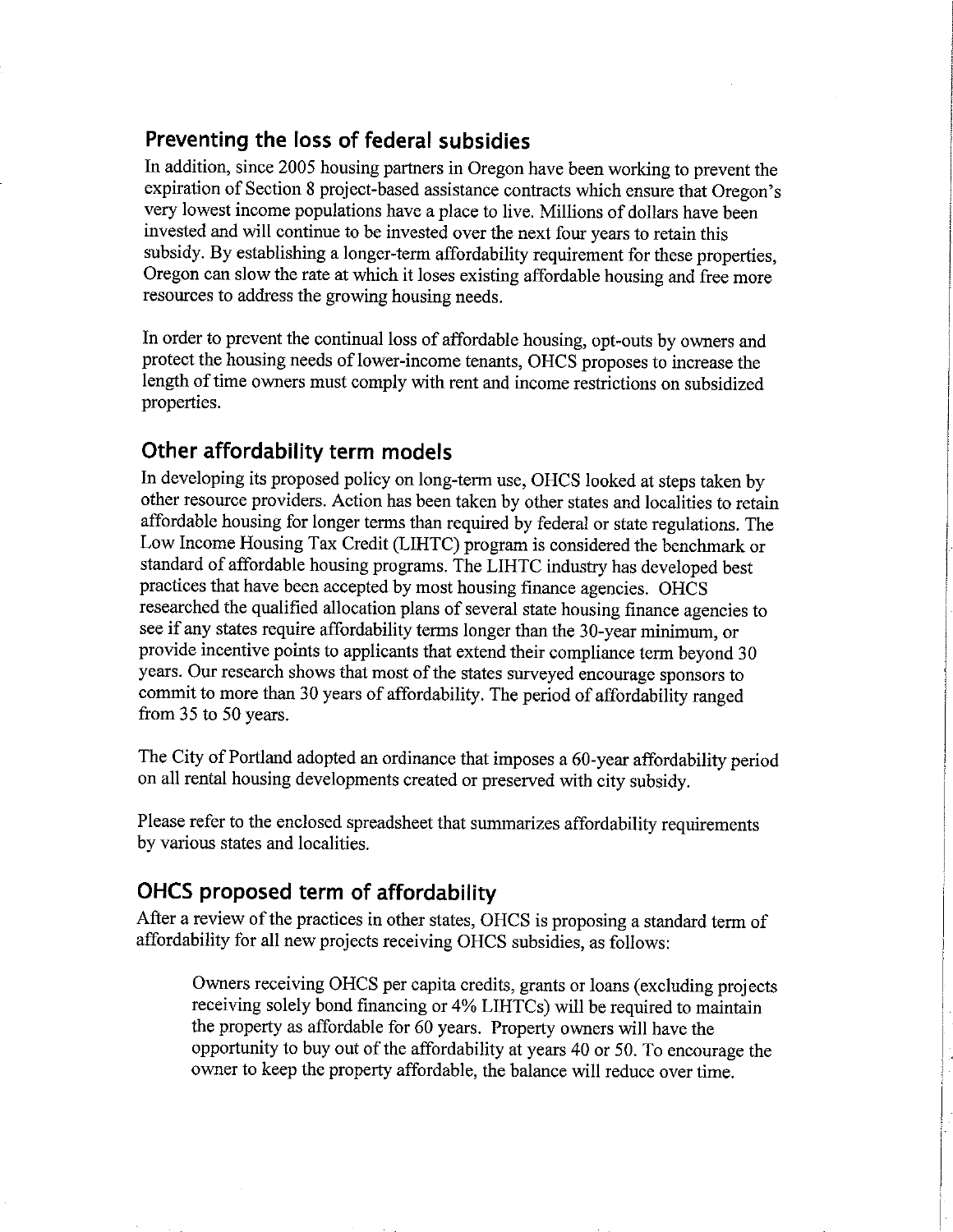- After 40 years, 100 percent of the OHCS grant and loan subsidy will be due at a 'to-be-determined" interest rate.
- + After 50 years, 100 percent of the OHCS grant and loan subsidy will also be due, but the "to be determined" interest rate will be lower.
- $\star$  At 60 years, repayment of OHCS subsidy will be forgiven.

OHCS understands that market circumstances or physical conditions may prohibit a property from maintaining long-term affordability. As such, any policy adopted must provide the OHCS director with discretion to modify terms of this policy or repayment requirements.

| Repayment Scenario of OHCS Investment of<br>\$200,000 |                                 |                                     |  |  |  |  |  |  |
|-------------------------------------------------------|---------------------------------|-------------------------------------|--|--|--|--|--|--|
|                                                       | Repayment at<br>simple interest | Repayment<br>compounded<br>annually |  |  |  |  |  |  |
| 40 years at 3%                                        | \$440,000                       | \$652,408                           |  |  |  |  |  |  |
| 50 years at 2%                                        | \$400,000                       | \$538,317                           |  |  |  |  |  |  |
| 60 years                                              |                                 |                                     |  |  |  |  |  |  |

The table below shows a possible repayment scenario of a \$200,000 investment.

#### Your feedback appreciated

We invite you to share your thoughts about the proposal presented here and also welcome any alternative suggestions you might have. Your feedback will help the State Housing Council make its final recommendation on affordability terms to the department's director.

OHCS will present this proposal at the January 21, 2011 meeting of the State Housing Council. This will include the proposed term of affordability, as described above, and information on other state policies. The Council will discuss and act on the proposal at a later meeting.

Please provide your comments by January 31, 2011 to: Betty Markey, Senior Policy Advisor, 503.986.2116 or betty markey@state.or.us and Lisa Joyce, Policy and Communication Manager, 503.986.0951 or lisa.joyce@hcs.state.or.us.

We look forward to hearing from you.